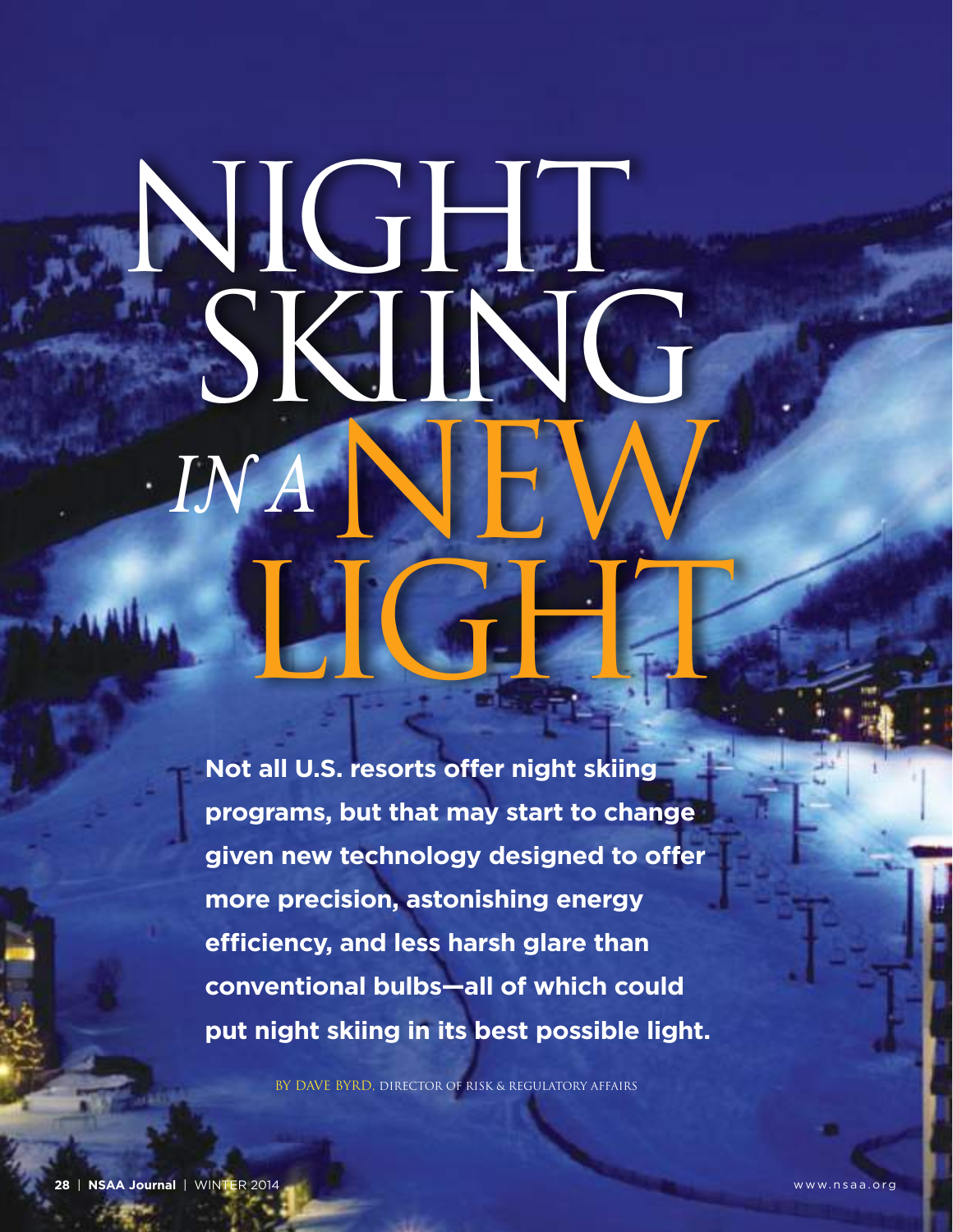ken Colorado's Steamboat Ski Resort<br>hen Colorado's Steamboat Ski Resort<br>considered the idea of adopting a night skiing<br>program last season, management knew it was considered the idea of adopting a night skiing program last season, management knew it was going to have to somehow placate the surrounding homeowners whose properties lined the ski trails. Those property owners would surely raise concerns with the Steamboat city council and zoning board about light pollution and its perceived effects on land values. Traditional lighting options for night skiing, including metal halide and high-pressured sodium lights, were likely to anger some people.

> But Steamboat saw the light—literally. Doug Allen, vice president of mountain operations, chanced upon a remarkable new lighting technology called Snow-Bright™ from Ultra Tech Lighting. The technology, which employs magnetic induction lights specially tailored for night skiing, can focus the lights directly onto the ski trails with better precision, lighting only the trails and effectively eliminating the vast majority of light pollution, or spillage, that is typically related to night skiing operations. For a planned installation of more than 350 lights—a \$1 million investment—there was a lot riding on Steamboat's efforts to reconcile the concerns of their neighbors.

While night skiing, night tubing, and night racing are well entrenched at ski areas closer to urban markets in the East and the Midwest, larger destination resorts, especially in the West, have been cool to the concept. But Steamboat's adoption of night skiing and this new, improved technology may open the door to broader industry adoption of snowsports at night.

UltraTech, a small, New Jersey-based lighting start-up, was founded by Phil Gotthelf, a commodity trader by day and a huge skiing enthusiast off the clock. (Gotthelf is a PSIA-certified adaptive ski instructor at Windham Mountain in New York, and both his daughters are freestyle instructors there.) Working with an Israeli engineer

**Steamboat won over the city's zoning board with a compelling presentation that included this computer model representation of how the new lighting technology would appear on the slopes.**

w w w w. n s a s a s a s a s a s a c rg WINTER 2014 **and 2014** and 2014 and 2014 and 2014 and 2014 and 2014 and 2014 and 2014 and 2014 and 2014 and 2014 and 2014 and 2014 and 2014 and 2014 and 2014 and 2014 and 2014 and 20

Б

ñ

П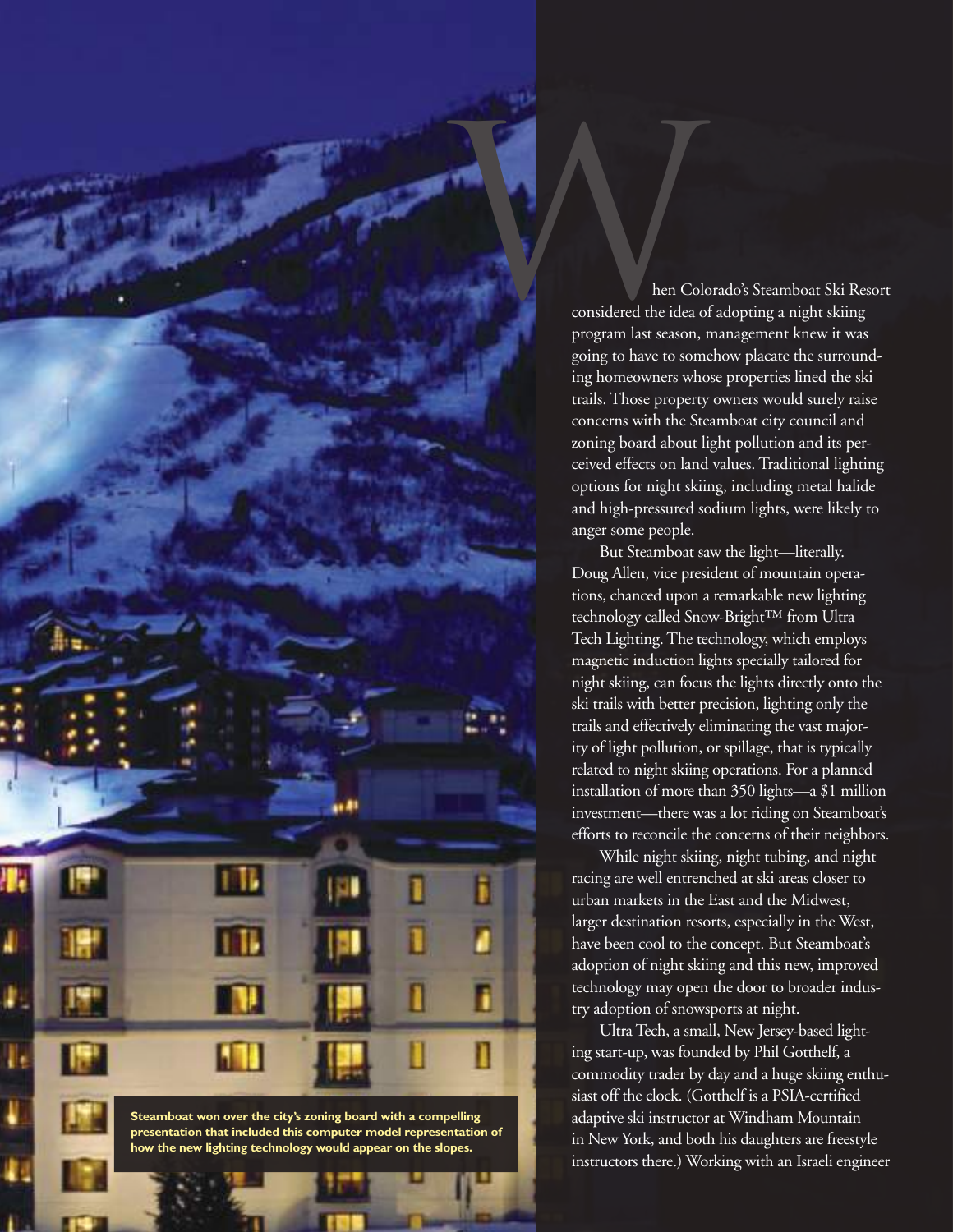named Nathan Guedalia, UltraTech adapted existing magnetic induction lighting by developing proprietary technology that specially engineers the spectral output from induction bulbs to make the light far more effective for illuminating the unique characteristics of a snow surface.

With conventional lights for night skiing, the existing philosophy is that more intense directional lighting will lead to better visibility on the snow. However, this can create noticeable light pollution that spills over into the sky and the surrounding areas. Larger lighting manufacturers, like Sylvania and Phillips, ignored the smaller ski area market, believing it too small and esoteric to invest research and resources. But for a lifelong skier like Gotthelf, he knew there was room for improvement.

To be sure, conventional lighting technologies involving metal halide and high-pressure sodium lights remain the industry standard, and certainly provide an amazing level of illumination for a safe and enjoyable night skiing experience. Years ago, NSAA worked with the Illuminating Engineering Society of North America (IESNA) to develop guidelines for Sports and Recreational

Area Lighting, which provides recommendations for luminance, design, spacing, and height and directional considerations. These factors differ based on a resort's site-specific characteristics such as weather, trail width, gradient, and so on. Indeed, the luminance guidelines in section 6.24 of the IESNA code will not be impacted by whether a resort uses conventional bulbs or the new Snow-Bright lights, and will remain the industry benchmark for night skiing.

The difference with Gotthelf's new lighting technology is that the Snow-Bright lights penetrate into the crystals of the snow and refract the light, akin to how a diamond refracts light. As a result, the light travels through the snow instead of reflecting off the snow like a mirror, which occurs with metal halide or high-pressure sodium lights. This refraction of light significantly minimizes the harsh glare on snow, which prevents the "glow" from night lighting at ski areas and the potential for light pollution.

The result is a more uniform and effective lighting of the actual snow surface to be illuminated—without the angry neighbors.

**W**hile reducing light<br>pollution was critical to Steamboat, the opportunity pollution was critito improve on-mountain safety was paramount. The white surface of snow is highly reflective, presenting significant challenges for a skier/rider's visual perception. The metal halide and high-pressure sodium lights that most resorts use for night skiing produce a very bright glare on the snow and concentrate light in a narrow visible spectrum. This makes colors muted and indistinguishable, adding to the challenge for the human eye to resolve contours on the mountain.

"Our goal was not just to have night skiing, but *really good* night skiing," Steamboat's Doug Allen said. "These Snow-Bright lights give off a broader spectrum of color that the other lights don't, and they better enable the eye to pick up all aspects of skiing… the contours, the terrain, the bumps. It's so vivid. Brighter lights don't necessarily equate to better visibility, it's more about the color of the light."

or advice and insight, Steamboat turned to the first ski area to embrace this new lighting technology, Mount Peter Ski Area in Warwick, New York, which has experimented with all three main types of night lighting technologies, including Ultra Tech's Snow-Bright lights.

Mount Peter served as the ski industry's guinea pig for induction lighting last season. Located near the New York and New Jersey state lines, the area has a thriving night skiing program. With 150 lights all over its hill, Mount Peter employs a gamut of lighting technologies, including halogens, metal halide, and low- and high-pressure sodium lights. Starting

## Percentage of Resorts with Night Skiing — by Region, 2012/13

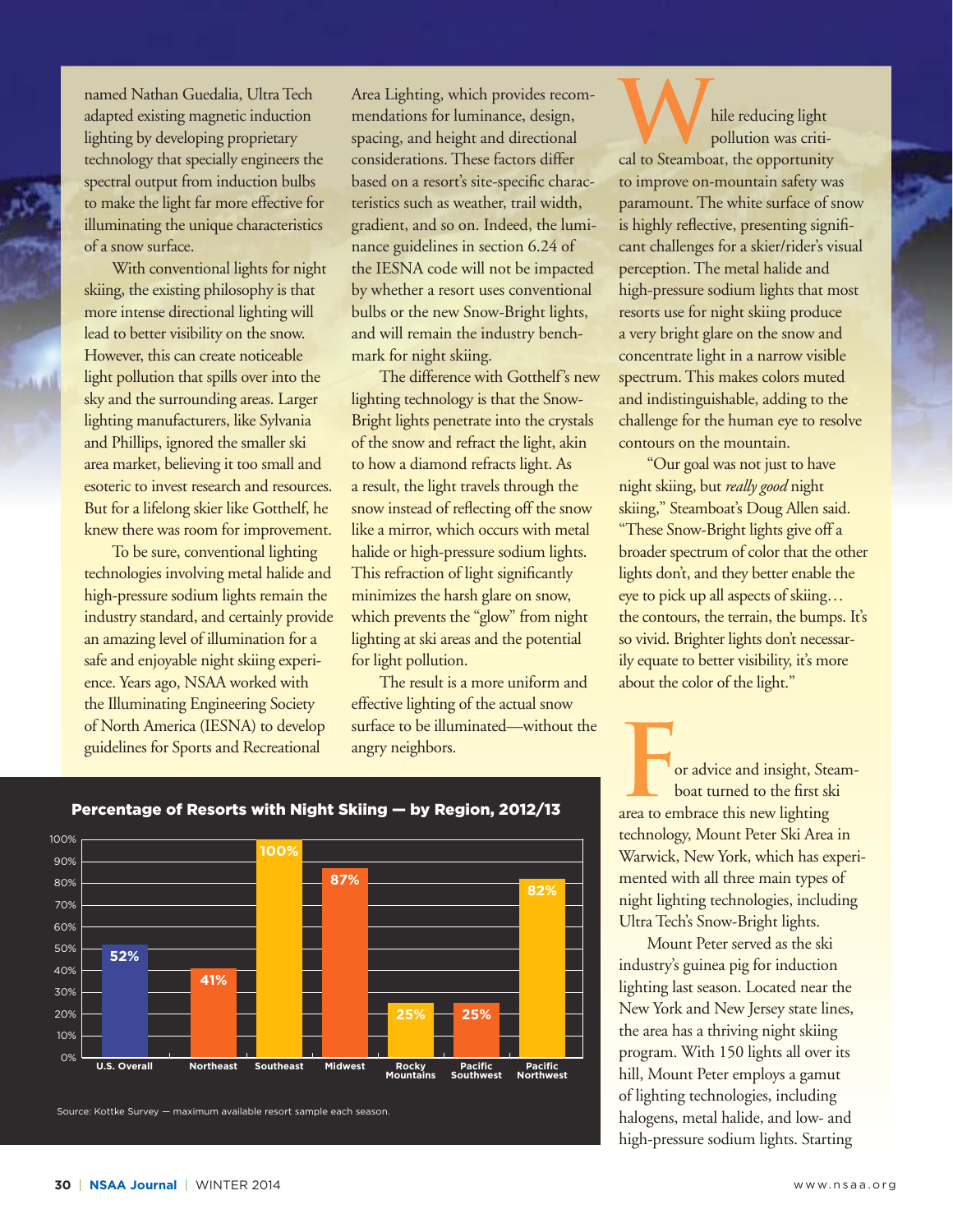**A side-by-side comparison of conventional (left) and magnetic induction (right) lighting on snow at Mount Peter, New York. Conventional bulbs tend to create an orange-ish cast whereas new lighting technology helps retain the true color and characteristics of the snow surface.**



in 2012, the area initially installed 12 lights from Ultra Tech on its Dynamite Racer trail, where USSA race training takes place, especially at night.

Mount Peter (where Babe Ruth often skied) was more than impressed with Snow-Bright lights compared with its existing traditional lights. "It really does something to the [visibility of the] snow.The depth perception is amazing," said Karl Kullberg, mountain manager. "I wanted new lighting that would give some definition to the snow, and it sure did that."

Kullberg said he was initially "very skeptical" of the remarkable claims made by UltraTech's Phil Gotthelf but was quickly won over. "You have to see it to believe it," he stressed. "The detail of the terrain is noticeably different. It somehow magically defines the crystals and brings out the snow."

Aesthetics aside, for Kullberg, the overall improvement in on-mountain safety was the most compelling part of this new technology. A lifelong ski racer, he immediately realized that there would be a significant improvement to the resort's night skiing and race club training programs. With nearly 300 ski racers, Mount Peter has one of the fastest growing ski clubs in the country.

Given the time constraints with families' schedules—especially on busy weekends with competing demands expanding training opportunities

into the evening hours provides a lot more flexibility for race club training, explained Rob Dowd, Mount Peter's racing program director. "This new lighting definitely makes a dramatic difference [in visibility]. It's amazing—the lights are hyper-focused on the run… there's almost zero light wash," said Dowd, who was named 2013 USSA Coach of the Year. The improved safety is now a selling point to parents to encourage them to get their children into racing, too. "I want 20 more of these lights," he added. And according to his boss, he's going to get them.

Kullberg noted that even for those resorts that do not embrace night skiing, the new lighting technology provides added safety benefits. "For big resorts, this technology will give much better visible acuity in the base areas and for their lodges," he said. Furthermore, Kullberg pointed out that many ski areas will consider new lighting for parking lots, given its enhanced illumination on wet or snowy surfaces.

**THERE IS A FASCILLE SERVERT OF THE SERVERT OF THE SERVERT OF THE SERVERT OF THE SERVERT OF THE SERVERT OF THE SERVERT OF THE SERVERT OF THE SERVERT OF THE SERVERT OF THE SERVERT OF THE SERVERT OF THE SERVERT OF THE SERVER** story to the history of magogy was invented by NikolaTesla, the Serbian-born, wildly inventive engineer who both worked with, and competed against,Thomas Edison on a number

of applications for electricity.Tesla tried to persuade Edison that induction lighting was better than Edison's incandescent bulbs, largely because induction lights last for tens of years without needing to change out bulbs. But Edison flat out rejected Tesla's induction lighting. Where was the planned obsolescence?, Edison asked. If induction lights hardly ever burn out and do not need to be replaced, how would their company ever make any money?

This is a significant selling point for Ultra Tech (and Reliable Racing, which is the distributor for Ultra Tech). The Snow-Bright lights have a life span of more than 100,000 hours. Meanwhile, conventional lights used for night skiing last a fraction of that, between 2,000 and 6,000 hours. Consider this: If a resort offered four hours of this lighting every evening for roughly four to six months, Snow-Bright lamps would last for more than half a century, according to Gotthelf.

UltraTech estimates that resorts will save 600 percent in maintenance costs alone since they won't have to change out bulbs. "I'm replacing 1,500-watt halogens with two 300-watt induction lights from UltraTech," said Mount Peter's Kullberg. "I'm going to be long gone by the time they need to change out these new bulbs."

Indeed, Mount Peter's local utility company, which provides incentives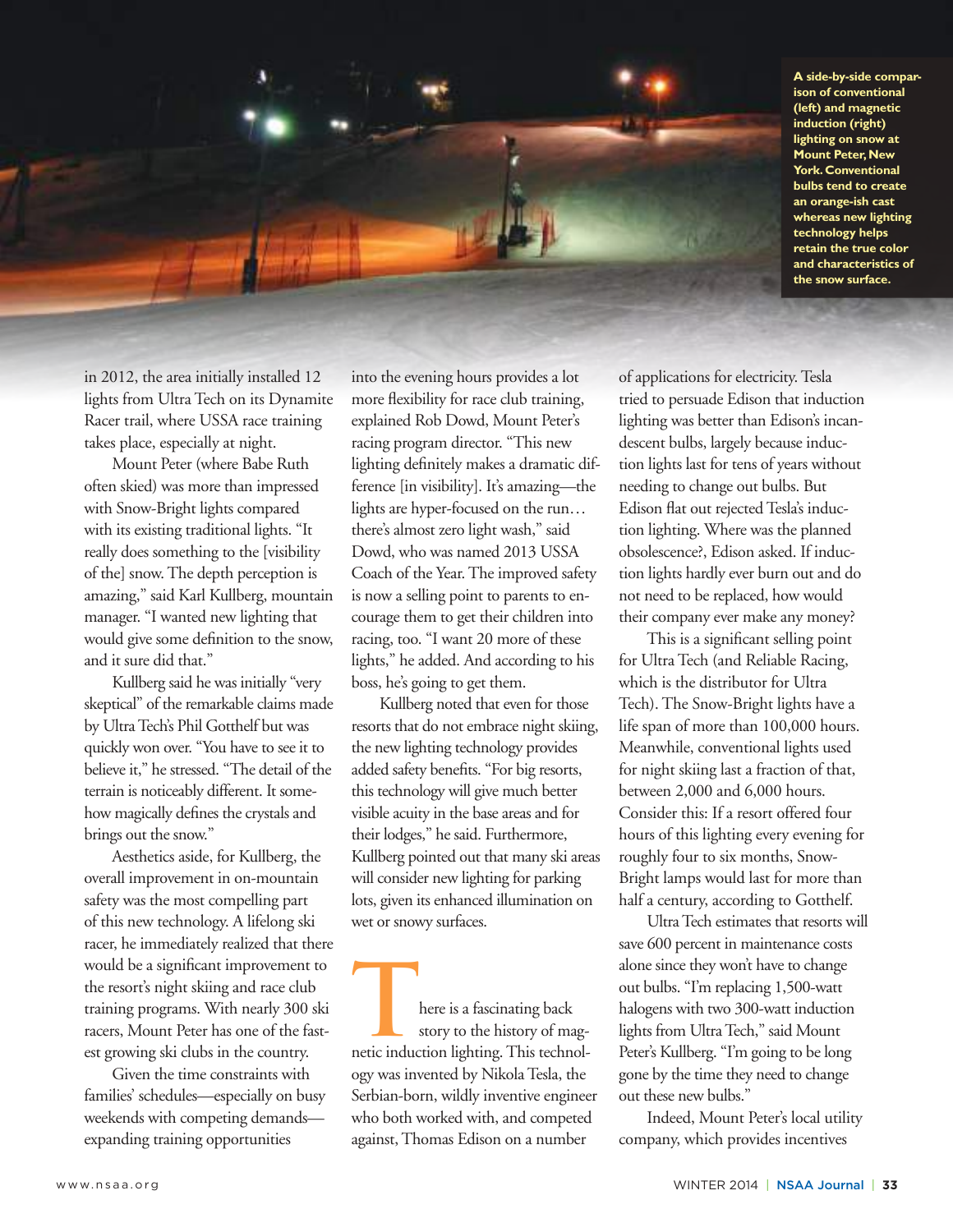to consumers to reduce energy, is covering 25 percent of the costs of the new lights because they are so much more efficient than traditional lighting options. Thanks to huge savings in energy costs compared to traditional lighting options, Mount Peter is looking to replace all of its conventional night lights with Snow-Bright lights. "My goal is to have 100 percent of the mountain using these lights, not just the race trails," Kullberg said.

In addition to lasting decades longer than traditional lighting, Ultra Tech lights use far less energy than conventional lights because their lamps use lower wattage. Metal halide lights typically use 1,000 watts, whereas Ultra Tech lights operate at 300 watts. With a strategic lighting plan, Gotthelf said, resorts can reduce their electricity costs for night lighting by 60 to 80 percent.

Moreover, there are rebates available for resorts with existing night lighting looking to retrofit and replace their conventional lights with new, energy-saving lights like Snow-Bright fixtures. And for Excel Energy customers in Colorado, New Mexico, and Minnesota, ski areas that replace their existing 1,000-watt metal halide or high-pressure sodium lights with 300-watt Snow-Bright fixtures will be eligible for rebates around \$300 per lamp, according to Excel's John Schneider. For retrofits, this makes the Snow-Bright cost lower than metal halide or high-pressure sodium.

LEDs (light emitting diodes) are highly efficient, but they are less practical for lighting snow surfaces, according to Gotthelf. Because LEDs tend to have deficiencies in spectral output compared to magnetic induction lights, LED lights for ski areas have to compensate with overly intense output. LED lights, like Snow-Bright induction lights, use far less energy than metal halide and similar conventional lights, but LEDs

are much more expensive, often costing three times as much as conventional lighting options.

**There are other, less tangible**<br>
benefits to this new light-<br>
ing technology. Unlike conventional benefits to this new lightlights, Snow-Bright lights do not make any whirring noise. In addition, the lights are less damaging and disturbing to nocturnal wildlife, given the lights' overall lower intensity. The impact of these lights on habitats for fox, deer, owls, bears, elk, and moose is far less pronounced than with conventional lights, which tend to blind or stun wildlife—an upside that will likely be reassuring to the U.S. Forest Service.

Indeed, Snowy Range Ski Area which is located on the Medicine Bow-Routt National Forests near Laramie, Wyoming—became the first ski area to receive approval from the U.S. Forest Service for an installation of this new lighting technology. Snowy Range, which will operate night skiing and night tubing under these lights, received approval in September 2013 from the Forest Service, after a public comment period over the summer. The Forest Service concluded that the lighting would not adversely affect the Canadian lynx habitat in and around the ski area, and approved the ski area's lighting proposal.

Interestingly, Snowy Range was something of a mini-test case for limiting light pollution. As the crow flies, Snowy Range is about 18 miles from the University of Wyoming's observatory and telescope located atop nearby Mt. Jelm, which is one of the premier infrared observatories in the world. While Snowy Range's installation is comparatively small, the observatory found that after researching the technology and the proposed installation, it was comfortable that Snowy Range's night lighting would not impact the need for surrounding pitch-black skies.

Aaron Maddox, the general manager of Snowy Range, was surprised how effective the technology proved to be at limiting light spillage when he began installing the lights last November."When we installed the first light, it was snowing pretty heavy at the time," Maddox noted. "But the light did not reflect off the snow coming down…it didn't project at all above the fixture into the night sky. Actually, it's pretty amazing."

Beyond minimizing light pollution, there are additional upsides to this technology. Magnetic induction lights such as Snow-Bright lights can be turned off and on immediately, without any re-illumination time. Conventional lights for night skiing take 20 to 30 minutes before they can be re-illuminated. Remember the now-infamous power outage during the 2013 NFL Super Bowl at the Superdome? It took the Superdome 34 minutes to re-illuminate the highintensity field lights before play could resume. The Superdome uses the same conventional lights used by most night skiing operators.

Lastly, induction lights like Snow-Bright do not have dispersed mercury the way conventional incandescent bulbs do, which makes disposal, cleanup, and recycling difficult and expensive. The Snow-Bright lights contain two solid mercury slugs, not dispersed mercury, which can be easily removed and mailed back to Ultra Tech for recycling. Did you know that if you break a traditional bulb, given the significant hazards of ambient mercury, OSHA mandates costly and extensive cleanup protocols for conventional bulbs (for example, using duct tape,